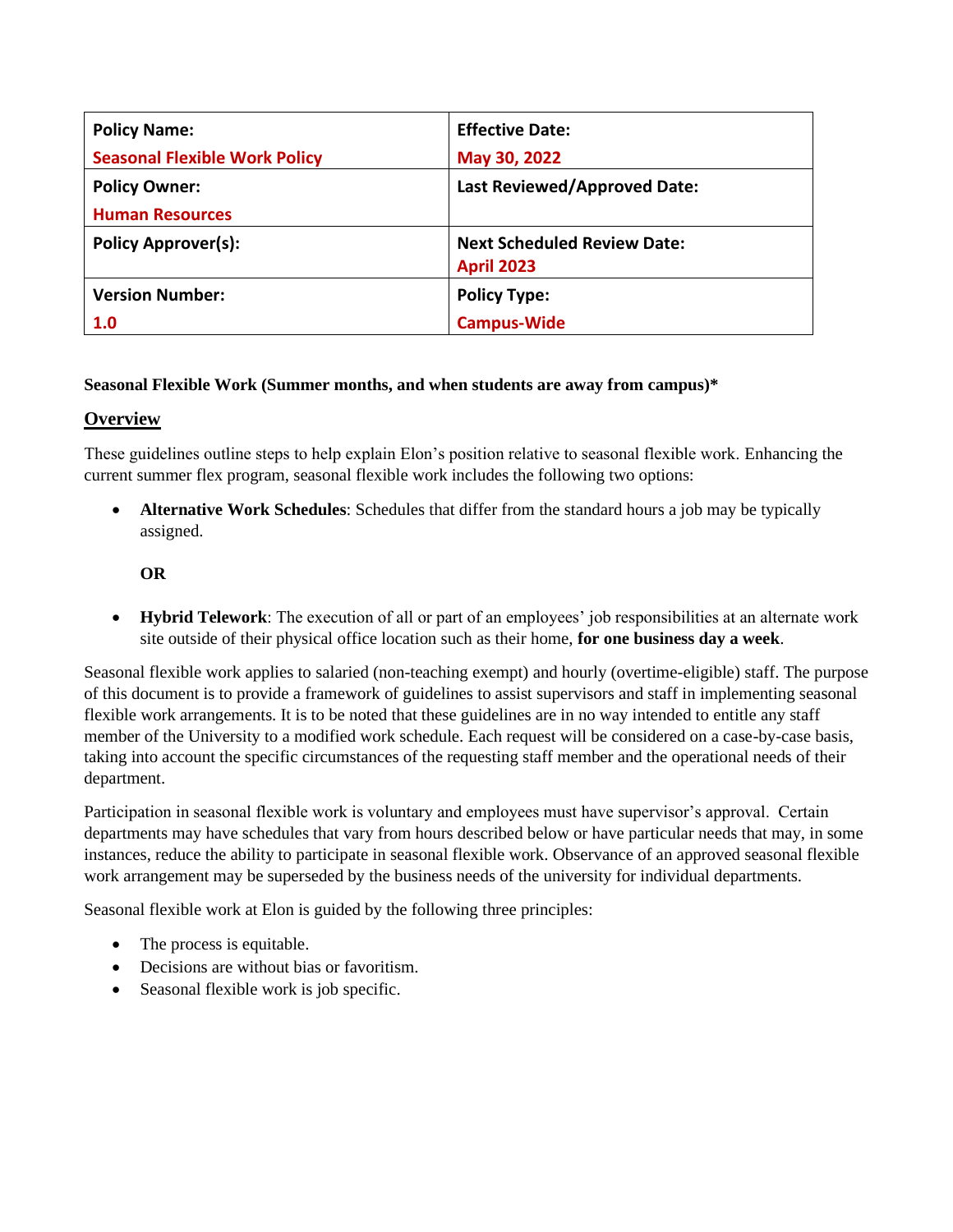# **Guidelines**

## **Alternative Work Schedule**

Staff may work modified schedules including flexible hours and condensed work weeks after consultation with and approval by their supervisor and their Department Head and/or Vice President. This type of seasonal flexible work arrangement may not be appropriate for all positions or employees. Notwithstanding the foregoing, prior to implementing any modified schedule, supervisors and staff must take adequate steps and make appropriate arrangements to ensure that support services and University operations will continue without interruption, during core business hours of Monday – Friday from 8 a.m. – 5 p.m., while modified schedules are in place.

Flexible hours involve modifying starting and ending times of regular daily hours, while a compressed work week involves working the same number of hours per workweek as required but in fewer days.

Examples:

- Compressed Work Week
	- o A full-time employee scheduled for 40 hours per week could work four 10-hour days instead of five eight-hour days, taking either Monday or Friday as a non-work day.
	- o A full-time employee scheduled for 40 hours per week could work four 9-hour days and a 4-hour day, instead of five eight-hour days.
- Arrive later, leave later
	- o Instead of taking a full hour lunch break, an employee could reduce lunch to 30 minutes (the minimum required by law) and arrive at 9 a.m. instead of 8 a.m. and leave at 5:30 p.m.
- Arrive earlier, leave earlier
	- o Modifying an 8 a.m.-to-5 p.m. schedule, an employee could maintain eight hours a day by arriving at 7 a.m. and leaving at 4 p.m. (with a 1-hour lunch)

### **Hybrid Telework, One Business Day Per Week**

During the summer months, when students are primarily away from campus, staff may request to work from home for one business day per regular workweek. This type of seasonal flexible work arrangement may not be appropriate for all positions or employees. The supervisor, in consultation with their divisional Department Head and/or Vice President, will determine if the individual's primary function can be effectively performed at a location not on campus.

Access to necessary hardware and systems is also a factor in determining if a telework arrangement can be granted, and supervisors should ensure there is an availability of essential tools.

Those granted a seasonal hybrid telework arrangement will be subject to the same performance standards for their position that were in place prior to the arrangement. Supervisors should clearly communicate expectations for work assignments, check-ins and any other parameters relevant to supporting the arrangement.

### **Requests for Seasonal Flexible Work**

Any employee seeking a seasonal flexible work arrangement (Alternative Work Schedule **or** Hybrid Telework) must submit an online request to their supervisor using the Seasonal Flexible Work Request Form. The request should include:

- Type of seasonal flexible work arrangement requested
- Employee's plan for meeting work responsibilities
- Work schedule requested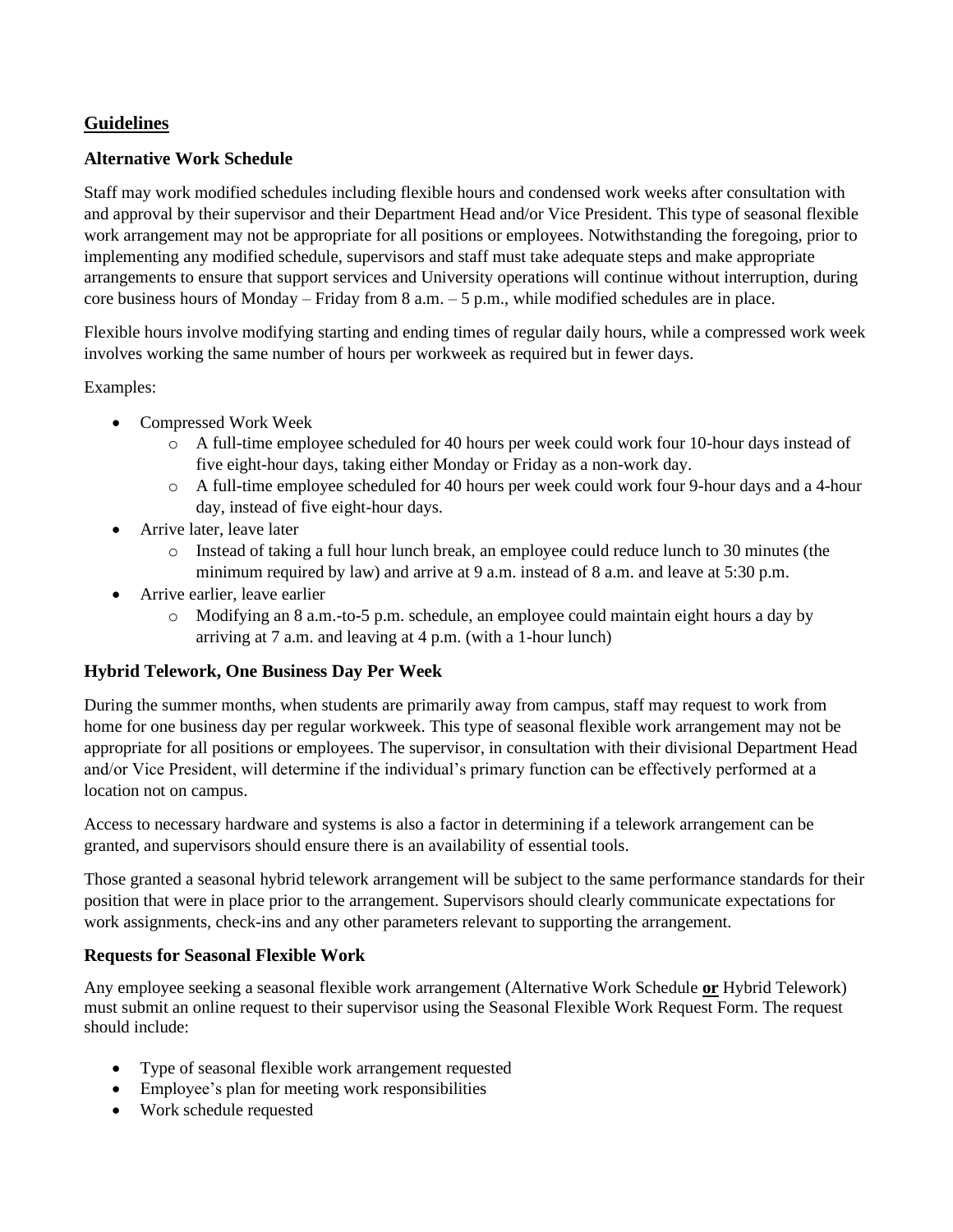• Proposed start and end date of the arrangement

#### **Consideration for Seasonal Flexible Work Arrangements**

It is the responsibility of the supervisor to evaluate the request from the employee. The evaluation should consider the following:

- Employee requesting leave has been employed for at least 90 days and has received a favorable 90-day performance appraisal
- Operational needs of the department, the University and impact on service to students, faculty and staff
- Ability for the department to maintain appropriate staffing levels during core hours and peak periods
- Impact on other staff members in the department
- Past performance of the employee

Employees must complete training developed to guide and support work conducted away from campus. The supervisor is also responsible for completing supervisor training developed for managing employees not working on campus and it must be completed prior to moving it to the next approval step. The supervisor must then receive consent from the appropriate division Department Head and/or Vice President of the request prior to granting approval. Once approved, the employee and supervisor will sign the request form which specifies the terms and conditions of the arrangement. If the request is not approved the supervisor is responsible for informing the employee of the decision.

#### **Modification or Termination of Seasonal Flexible Work Arrangements**

Once approved, the employee may not modify the arrangement without the written consent of the supervisor and completing an updated request form. The flexible work arrangement will continue for the period agreed upon. The arrangement must be renewed through the same approval process.

A supervisor, after consulting with the appropriate division Department Head and/or Vice President may terminate a flexible work arrangement if the supervisor determines the arrangement is no longer consistent with the department responsibilities or the employee is not meeting performance obligations.

A supervisor must provide at least 7 days written notice prior to terminating a work arrangement. If the work arrangement is terminated for poor performance, it may be done so immediately.

### **Leave Time, Holiday pay and Lunch Breaks**

**Vacation/Sick Time** - A staff member on an alternative work schedule will deduct the number of hours scheduled to work on the day(s) off for vacation and/or sick time. For example, 10 hours of vacation time would be deducted if a staff member uses a vacation day with 10 scheduled work hours.

**Holiday pay**- Holidays are based on an eight-hour day. For employees participating in a compressed work week and a holiday falls on a regular work day which is longer than eight hours, the employee is credited with eight hours of holiday time. The employee will need to take vacation time for the additional hours. For example, if an employee is working four 10-hour days and a holiday falls on one of those days, 2 hours of vacation time will need to be used in addition to the 8-hour holiday pay to ensure 10 hours are recorded for the day.

**Lunch Breaks -** Lunch breaks cannot be eliminated to support a summer flex work option.